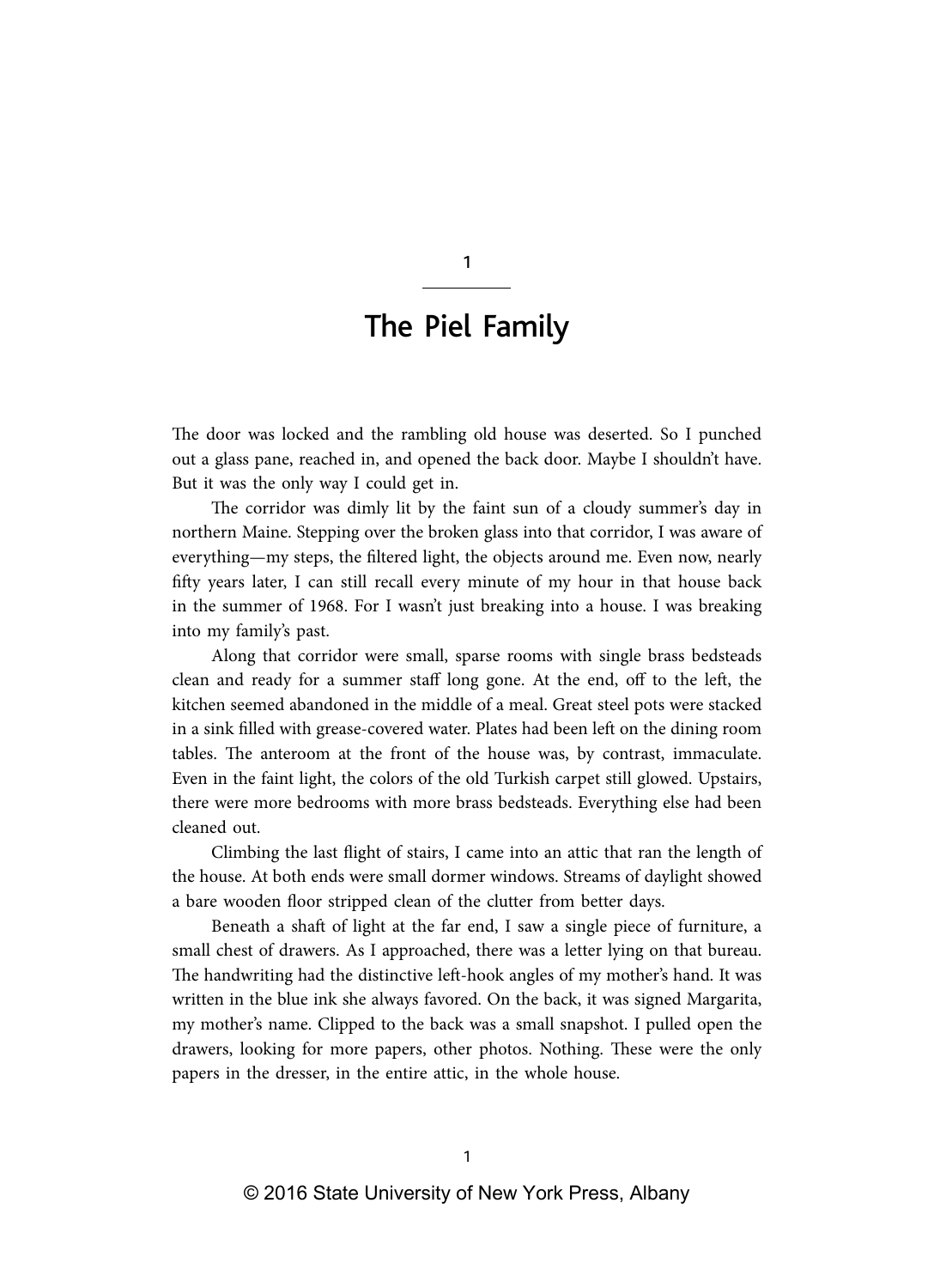The photo showed the front veranda with five women seated comfortably, smiling into the camera across the span of three generations. At the center, I could recognize my mother's grandmother Maria Piel, the matriarch then in her eighties, seated on a chaise lounge, hands knitting a sweater, white hair pulled back into an austere bun. Seated on the railing was my mother's older cousin, Marie-Luise. To her left on the railing was Mother herself, just seventeen and radiant, wearing a white dress, saddle shoes, and her hair long with the gentle curls of the early 1940s. Seated to the right were two of her grandmother's German relatives.

That letter was a formal thank-you note, gracious and chatty. "Dear Grandmother," it began, "I want to thank you for the wonderful time I had in Maine. I enjoyed every minute of it—you've no idea how much I think of Lake Parlin thru out the year & just being there is wonderful."

As I went down the stairs and retraced my steps through those corridors, I glanced about for other letters or papers. There were none. A half-century's clutter had recently been cleaned out to prepare the property for sale to a real estate speculator.<sup>1</sup>

Finding that letter and photo churned emotions I still cannot describe. It was, to say the least, an unsettling coincidence. Why just that letter in this enormous house with dozens of empty rooms, lying, almost waiting for me on that bureau? Adding to this eerie aura, just a few years after my visit this house, which had stood for nearly a century, burned to the ground.<sup>2</sup> If I believed in such things, I would call it fate, an invitation, even a summons.

The photo's smiles and the letter's genteel prose resonated with the wondrous tales my mother had told me, as a child, of her larger-than-life family, their Brooklyn brewery, and this grand estate up in the Maine woods. Back then I suspected my mother was embellishing a bit to make a good story better. But even her most fabulous tales had a kernel of truth that later provided me with important leads for writing this history.

There was her mother's uncle Willy Schmidt, the gunrunner, who started a revolution in Haiti to better sell rifles to both sides at a hefty markup. Visiting a sugar plantation in Brazil, he ran off one night with the planter's wife, horses and hounds in pursuit through the moonlight. Uncle Willy brought Consuela back to New York, where he moved her in with his wife and children. Since there were just so many slots in the family crypt, the real competition between the two women was to die first and claim the burial spot. Then there was Uncle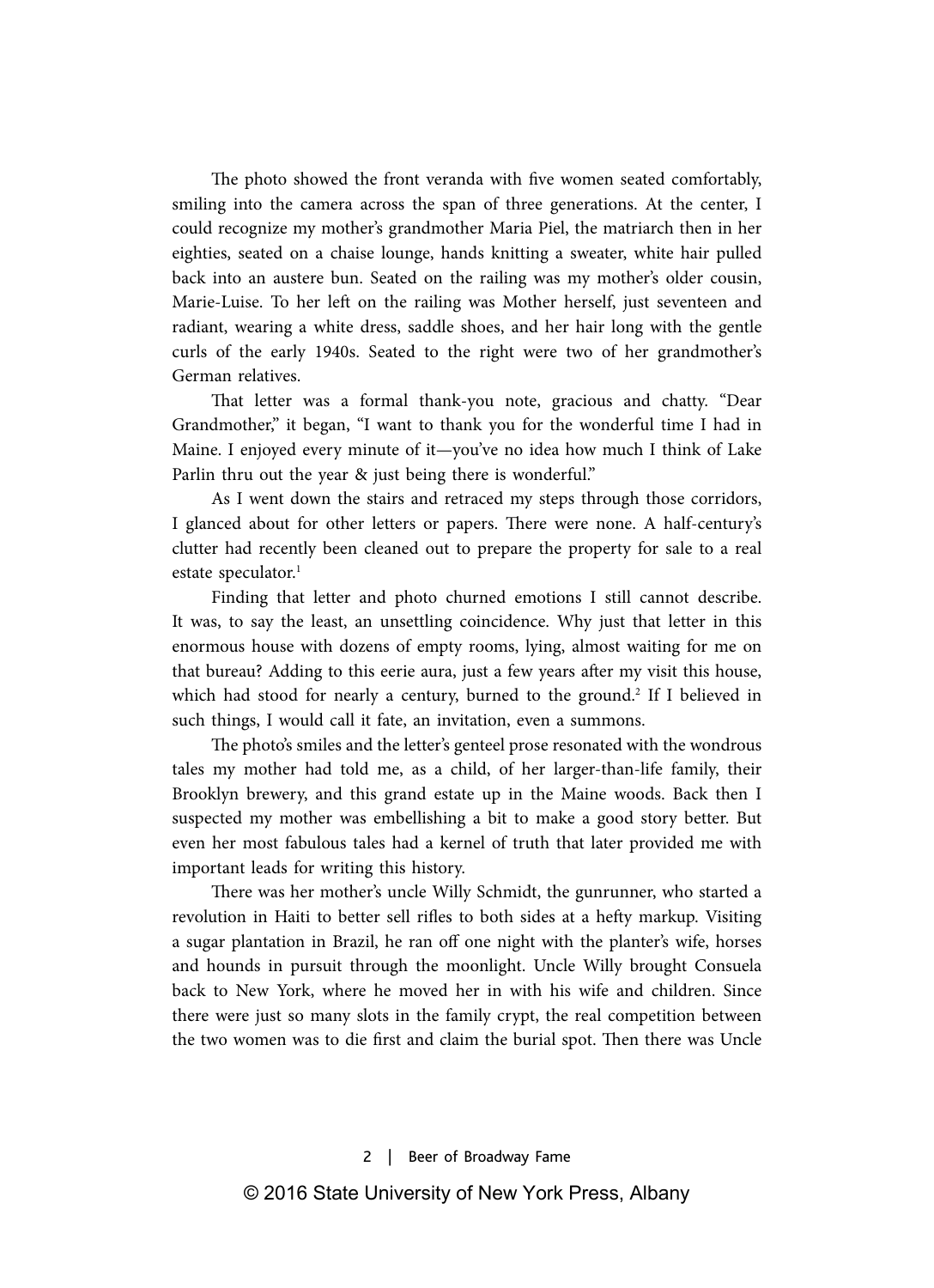Erwin, a U.S. diplomat in Turkey during World War I who was sent home for trying to get America into the war—on the side of Germany.

Mother's best and, frankly, most imaginative stories were about her father's parents, the saga of their migration to America and the fabulous life they lived in their adopted land. Grandfather Michael Piel had been the strongest man in his village back in Germany, so strong he could lift a loaded hay wagon on his back. So strong that, when he struck his stepfather for hitting his mother, the man was crippled for life. Michael fled to New York, one step ahead of the law. There he built a successful brewery and sent ample funds back home to pay for his beloved Maria's migration to America.<sup>3</sup>

But, said Mother, her imagination now in full flower, Maria had taken vows in a Catholic convent. So her family split the cash with the mother superior who told Maria that it was God's will for her to go to America and marry Michael Piel. Their brewery was so successful that Michael and Maria soon had a mansion in Manhattan, an ocean-going yacht with dinner service embossed with the ship's name *Meridrud*, and a summer estate up in Maine with a retinue of servants, tutors, and musicians. There, Mother said, ladies in their white gowns would repair to a gazebo for strawberries and cream to chat while a small orchestra played invisibly in the woods nearby.

Even so, Grandmother Maria was bedeviled by the sin of leaving the nunnery, breaking her marriage vows to Jesus, and marrying Michael Piel. The specter of eternal damnation haunted her household. She extracted daily confessionals from her children. Most of them later refused to have anything to do with religion. So in the fading fall light, as our car twisted through the Pennsylvania hills toward the Catholic convent where Maria was spending her last years, Mother told us that we two, me then nine and my sister just seven, were the few among her dozens of descendants being raised in any church. Great-Grandmother was ninety-seven and growing frail. The ghosts were gathering. Seeing us, Mother said, would soothe her fears.

For reasons never explained, our own family never vacationed at that estate up in Maine. I only knew of it from Mother's stories—enchanting stories that portrayed the past as a wondrous place full of extraordinary events and adventurous characters that made me, without thinking much about it, grow up to become an historian. So, with my profession's love of paper, I saved that letter and photo, putting them in an album that I carried with me through moves to Asia and Australia and back again to America.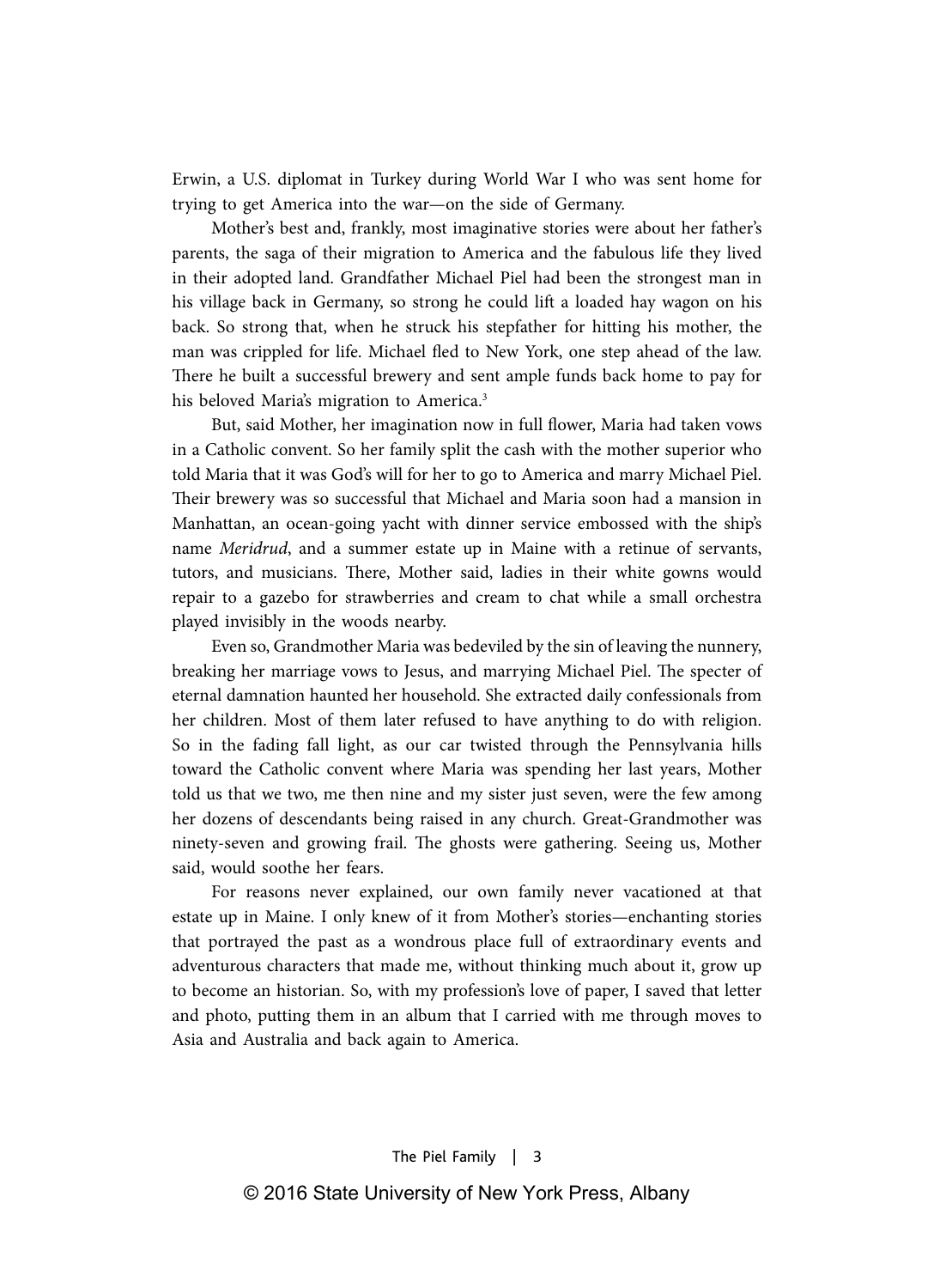In 1998, some thirty years after my visit to Maine, the family business marked its centennial, though brewing beer had given way to managing money. At a meeting of the board of directors, I suggested a short history might be in order. Everyone looked at me, the family's only historian. So I started this project by recording my mother's memories of her family, their Brooklyn brewery, and those summers up in Maine. Mother recalled that, in later years when times turned tough for the brewery, her father ran a poultry breeding business, shuttling chicks between rented barns on Long Island and a hatchery on a hill behind the big house in Maine.

Though it wasn't all that relevant, I turned our interviews to that long-ago visit in the photo, sometime in the summer of 1940. "Well," said Mother into the tape recorder, "I remember I went up with my father, it was hot, and my mother said 'why don't you go up to Maine with Daddy,' who was going up for his chickens, 'and stay up there a while.' It was a long day's drive to get from Boston to Lake Parlin and I was not invited to stay over. I stayed overnight, I think, and went home the next day with Daddy. I don't remember the reason. *Tante* Louise was busy or there just wasn't room for me. 'What? In that barn!' My mother was really livid. It didn't faze me because it's family. And I don't know what was behind all that."4

Some months after that interview, one of Mother's many cousins gave me all the business's surviving papers, which had been deposited in a storage locker after the Brooklyn brewery was sold in the 1960s. Midst those boxes filled with eighty years of mortgages, contracts, and corporate minutes was a sworn statement, signed by Mother's father and dated July 1940, just a few weeks after that unfortunate visit to Maine.

"Know all men by these present that I, Rudolf A. Piel," my mother's father had written, "in consideration of the sum of One (\$1.00) dollar . . . paid by Maria Piel of Lake Parlin, Jackman Station, Maine . . . do hereby . . . sell and convey and forever quit claim unto said Maria Piel, her heirs and assigns forever all of his right, title, estate, and interest in . . . [a] certain lot or parcel of land situated in . . . Lake Parlin Farm, and owned by Maria Piel."5

Put simply, Mother's father was signing over his piece of land on the family estate to his mother Maria for a dollar. In a second document, he reserved "all my rights in and to approximately ten poultry range shelters . . . which are now on said Lake Parlin Farm, and which are my property and are to be returned to me." Her father was taking his poultry equipment and leaving the family estate at Lake Parlin, forever.<sup>6</sup>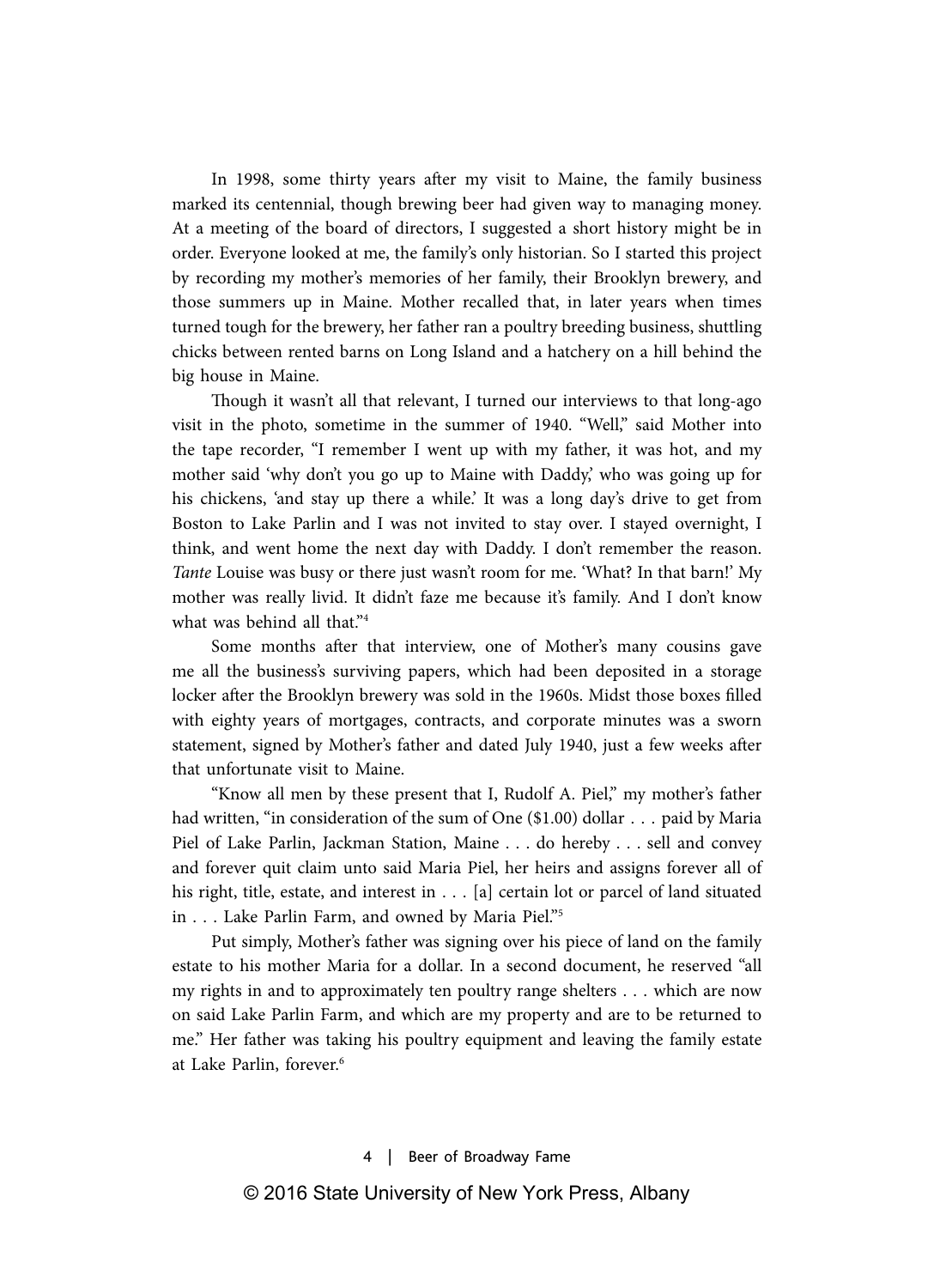A few years ago when I began writing these words, I telephoned Mother to make sure the photo and letter were indeed from that visit in the summer of 1940. To prod her memory, I summarized her father's legal declarations, documents she had never seen. After mulling it over for a few minutes, Mother added some missing details. By then, her father's chicken coops on a hill behind the big house created an incessant noise and horrible smell that detracted from the efforts of Grandmother Maria and her daughter, Mother's *Tante* Louise, to run the Parlin farm as a fancy inn for travelers on the road to Quebec City.

But Mother was now nearly ninety. She just didn't remember writing that letter or seeing the photo. So, recalling her uncanny memory for clothes, I asked her if she could remember what she was wearing seventy-three years ago during that summer's day in 1940.

"It was a white dress, with red lines that came together to make a pattern of squares," she said.

"Hmm," I replied. The old black-and-white snapshot only showed the dress as a whitish blur. "What about the cut of the dress?"

"There were buttons down the front," she said.

Right. "What about the collar?" I asked.

"It was a shirt collar," she said. Right again.

"What about the sleeves?" she now asked me. "I believe they were either half- or three-quarter length."

"Half," I replied, "just above the elbow."

"Yes," she said, "that's the dress I wore for that visit."<sup>7</sup>

So during that day at Lake Parlin there must have been a bitter family fight. Though my Mother had expected to stay for the summer, the next day she got in the car with her father and did not return for many years. And that breach never healed. For the next fifteen years, her father never saw or spoke to his mother again until she died in 1956 at the age of 99.8 Now I knew the reason why our family never visited Lake Parlin.

During my decade of research into this family history, turning up a wealth of documents in New York, Washington, Düsseldorf, and Zurich, the fables faded, replaced by some uncomfortable truths. The titans of family legend touched earth. The outlandish, often amusing characters of my mother's childhood stories became a bit too real as I learned the details of their complex, compromised lives.

With success and affluence had come bitter sibling rivalries over the brewery of the sort that often occur inside a family business. Some of these maneuvers were ruthless. The anger among the family lasted for years. Compounding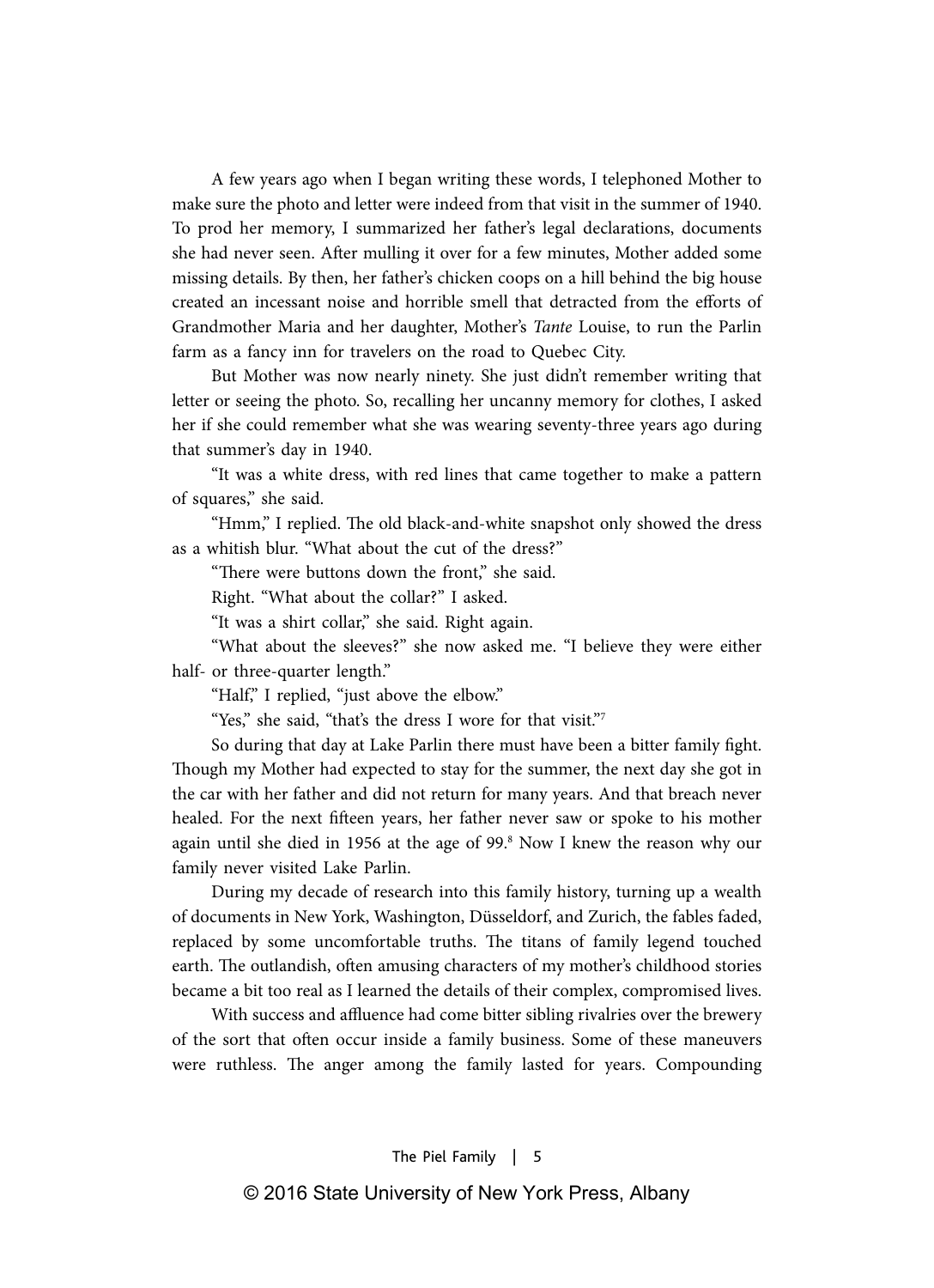these conflicts, the family's assimilation from Germans into Americans was extraordinarily painful, marked by state surveillance, accusations of treason, and personal betrayal.

Slowly I learned a hard truth that had somehow eluded me for forty years as a professional historian. The past is a dangerous territory.9 Family history is not just some genteel diversion for elderly retirees. Asking questions runs the risk of unexpected, even unsettling answers.

## Three Generations

Even knowing all that I now know about them, there is still something interesting about my mother's family, these Piels. They were not powerful, with generals or politicians whose doings supposedly changed the course of history. They were not really rich, although they built a business that sustained them for several generations. Once famous for their beer and its advertising, they are now largely forgotten.



1.1. Lake Parlin, Maine, Summer of 1940 (left to right): Margarita "Peggy" Piel; Marie Luise Piel; "Grandmother" Maria Piel; "Agi" Heermann; Maria Heermann.

6 | Beer of Broadway Fame

© 2016 State University of New York Press, Albany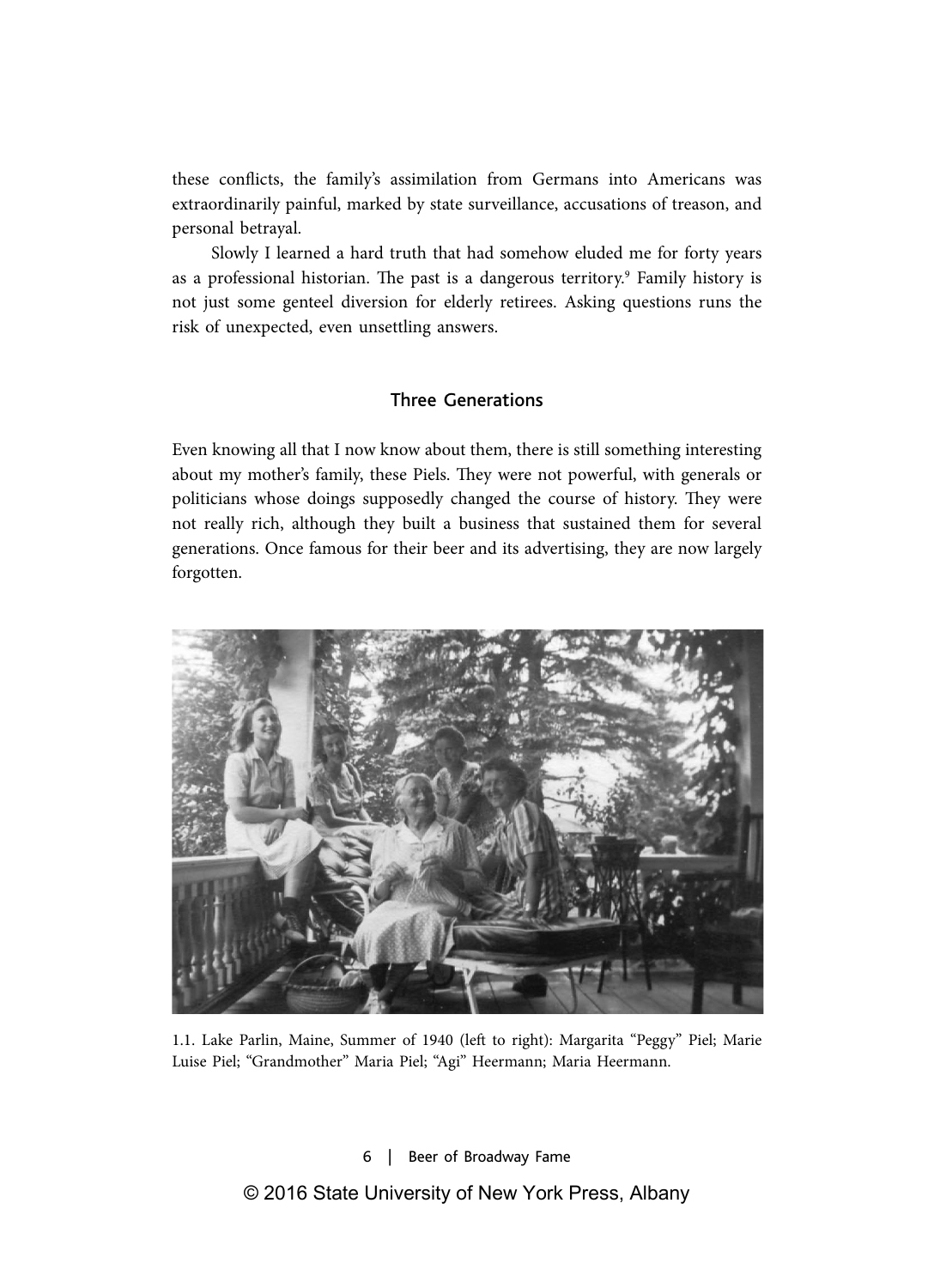Yet these Piels lived their lives grandly for three generations, as if actors in some unfolding family saga. They were intense, overblown, almost operatic. They did everything that everyone else did. But they did it just a bit more passionately, as if a skein of madness that ran through their lineage infected them all. For over a century, they had sufficient capital to finance ambitious ventures, lifting them above the daily grind for more adventurous lives. Yet they were never wealthy enough to join the ranks of the idle, uninteresting rich. Even at their peak of prosperity on the eve of Prohibition, they were never beer barons, more like beer baronets.

Some of their pursuits were self-indulgent—hunting or fishing relentlessly, dabbling in the arts, collecting kitschy German paintings or costly vintage violins. But their careers were often exceptional. Innovative industrialist. Brilliant litigator. Pioneering publisher. And they built things. A brewery that became one of the biggest in America. A scientific publishing company that reached four continents in a dozen languages. And, above all, a family business that has survived, at this writing, for more than 130 years.

Two brothers, Gottfried and Michael Piel, arrived in America from Germany over a hundred years ago, started a brewery in Brooklyn, and struggled to survive midst relentless competition that could easily have crushed their upstart venture. By the 1880s, New York was already the brewing capital of America, with more breweries producing more beer than any other city, including Milwaukee or St. Louis. Through quality and innovation, Piel Bros. grew from Brooklyn's smallest brewery in 1884, making just 850 barrels, into the sixteenth-biggest brewery in America producing over a million barrels by 1952. During Madison Avenue's golden age in the 1950s, Piels tried to compete with the national brands by creating "soft sell" advertising for its famously funny "Bert and Harry" beer ads.

By the 1960s, however, New York's regional brewers could no longer match the vast advertising budgets of the big Midwest brands that were fast becoming national conglomerates. For not only was New York the nation's premier market, producing and consuming more beer than any other, it was also the most parochial. Unlike the Midwest shipping brewers Anheuser-Busch, Miller, or Pabst, New York's biggest, whether Ehret in the nineteenth century or Ruppert and Rheingold in the twentieth, were usually absorbed in their own regional market, making them vulnerable to national consolidation. By 1976, the Piels' plant was demolished, leaving rubble where their model brewery once stood. Brooklyn's last brewers, Rheingold and Schaefer, also closed, leaving New York City without a brewery for the first time in more than 300 years.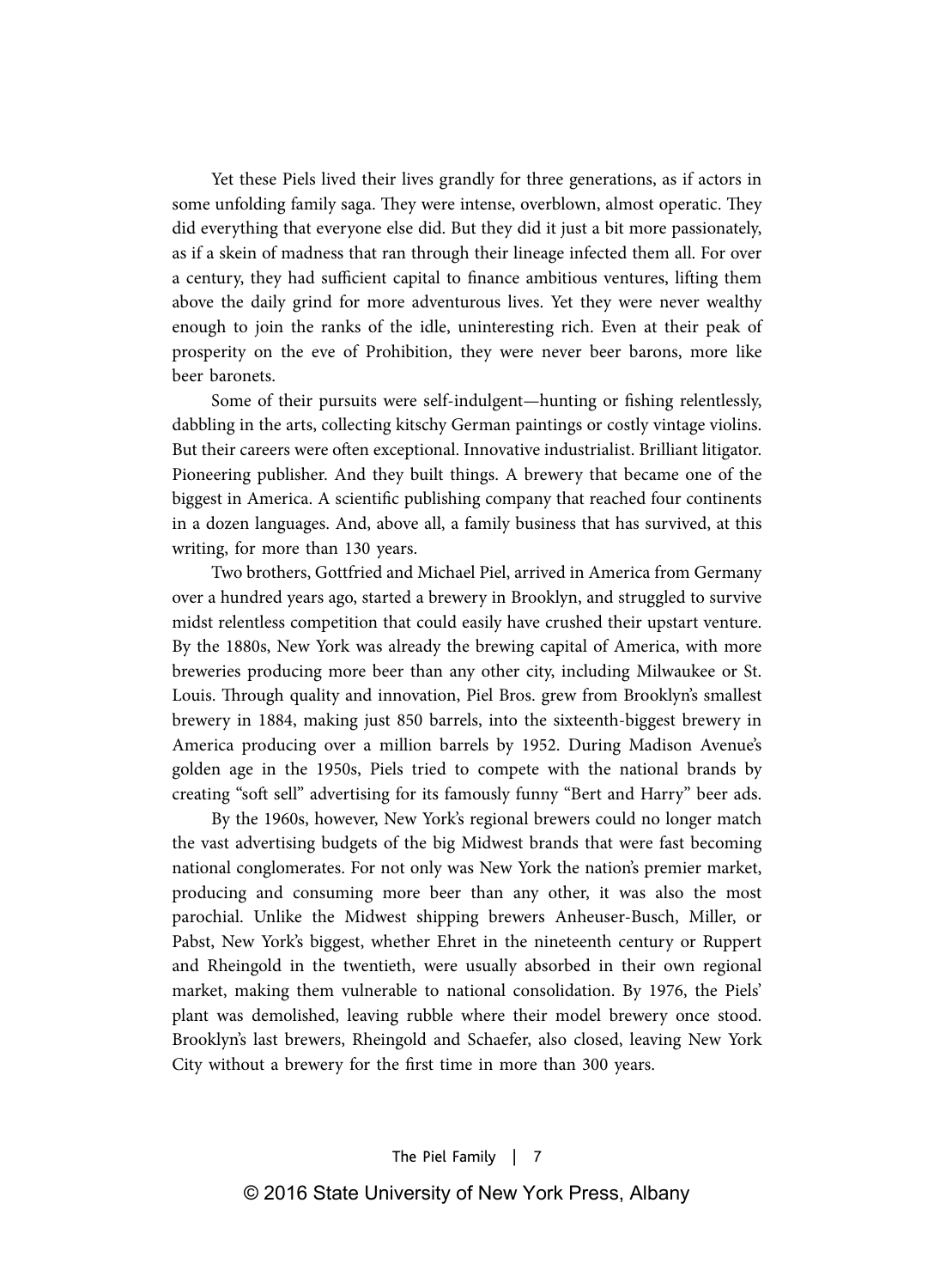Though their company had survived both Prohibition and Depression to become, under its second generation, one of the country's biggest brewers, Piel Bros. had faded like all the rest—like all the thousands of German breweries once found in cities across America. After the business was sold in the 1960s, the cousins of the third generation managed the proceeds prudently, supplementing their incomes from professional careers for the next half-century. Through it all, a family of German farmers became middle-class Americans.

But there is much more to the Piels' story than this simple, synoptic narrative. The history of the family and their business brushes up against many of the forces, large and small, that have shaped New York and the nation for more than a century.

By tracing this company's changing fortunes from rapid growth in the Gilded Age, through the travails of Prohibition, to the relentless competition from national brands after World War II, we can explore the economic forces that erased over 2,000 family-owned regional breweries from cities across America and ended all brewing in New York City for several decades. And by intertwining the history of this company with the intimate story of its family, we can weave some disparate strands—ethnic assimilation, economic change, and state surveillance into the tapestry of a rising metropolis and a changing country.

Above all else, the story of the Piel Bros. brewery illustrates the tensions embedded in that commonplace term "family business." Combining "family" with "business" creates a company riven by an underlying contradiction between the irrational intimacies of any family versus the rational demands of the modern marketplace. As psychologists and consultants have learned recently through voluminous research, the fusion of family and business must be carefully managed to avoid corrosive conflicts.

To capture this clash between family and business found inside every family firm, this history operates simultaneously at two levels: the corporate and the personal. Thus, each chapter of this book moves between the Piel households, where emotional tensions were usually suppressed, and their brewery, where these personal issues were fully expressed—a destructive pattern often found inside a family business.

These tensions introduce a twist into every chapter of this history, with commercial success at the brewery unleashing divisive emotions inside the family. Among the dozen surviving children of the family's second generation, childhood resentments grew up to become boardroom battles that contributed to the brewery's slow decline and ultimate sale. Throughout the three generations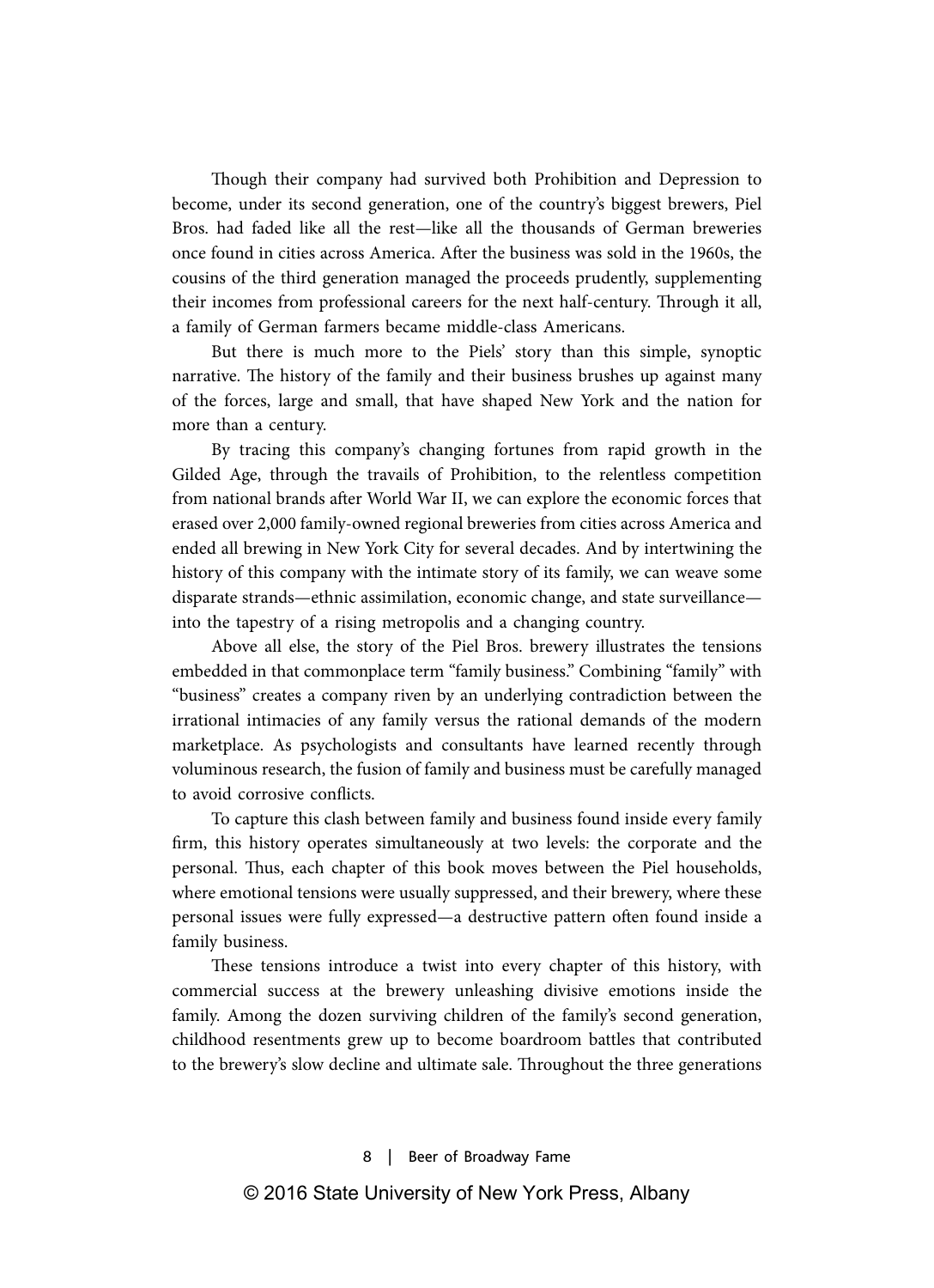chronicled in this book, these conflicts drive the history of the Piels and lend some larger significance to their story.

In the folk wisdom of many societies worldwide there is a recurring belief that any family enterprise experiences a similar cycle of rise and decline. "There are but three generations in America from shirt sleeves to shirt sleeves," industrialist Andrew Carnegie observed famously in his 1886 book, *Triumphant Democracy*. Compared to Britain, wealth matters far less in America where, he said, "it is much more easily acquired and, what is more telling, much more easily lost," bringing families back to the worker's symbolic shirt sleeves by that third generation.<sup>10</sup>

Carnegie's maxim seems a translation, into the American vernacular, of an old Lancashire proverb: "There's nobbut three generations atween a clog and clog." That English wisdom resonates with the old Italian saying, "dalle stalle alle stelle alle stalle" ("from stalls to stars to stalls"). Writing in the fourteenth century, the historian Ibn Khaldun observed a three-generation cycle in the life of Arab dynasties, from the hardened desert warrior who captures the crown to his effete grandson who loses it. More recently, the head of the U.S. Family Business Council observed that, in this world of accelerated change, "it just makes sense that family businesses might only last 50 to 60 years on average."11 Indeed, as they struggle through transitions from founding patriarch, to a sibling partnership and, finally, to a consortium of cousins, only 10 percent of America's family firms survive to the third generation.<sup>12</sup>

But there are more basic reasons for this three-generation cycle. After the third generation, with new marriages complicating kinship and diversifying genes, the family's coherence, shared identity, and common attributes are rapidly diluted as first cousins become second or second once removed. For many if not most of us, our lived experience of family is often just that—three generations. With luck, we are born into a family circle with parents and grandparents. As elders fade and children appear, we in turn become parents, then grandparents, sustaining that succession. Without much reflection, this three-generation cycle is often what many mean when they speak, conversationally, of "family."

Beyond that tight family circle, personal choice and particular experience shapes what or even whether we think about those distant cousins. Anything beyond three generations means the clear ties that bind a family business dissolve into a spreading pool of ever-more-distant cousins. Anything beyond the clear bounds of nuclear family necessarily involves imagination. Cultural invention thus determines how whole societies consider kinship, whether patrilineal,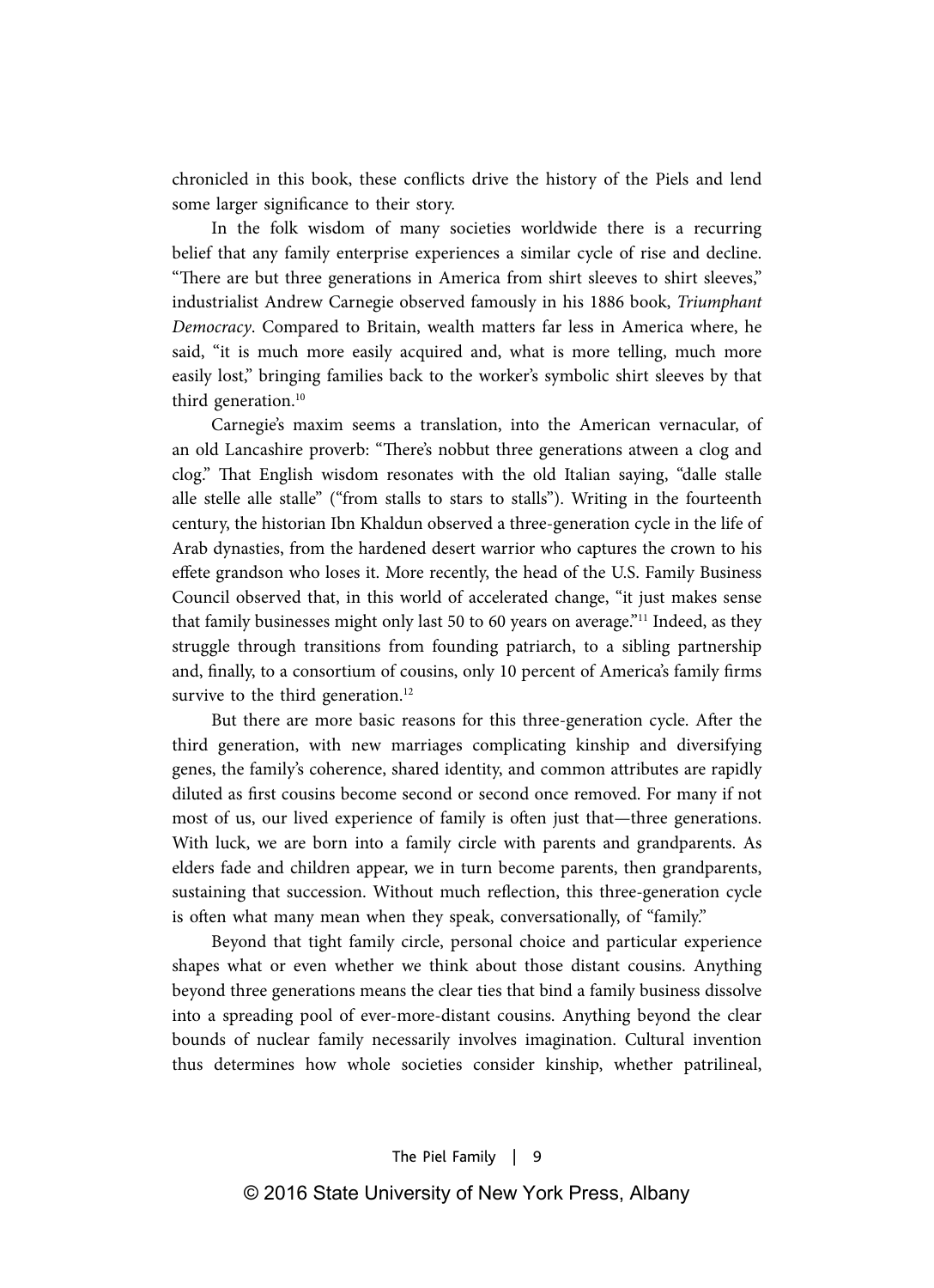matrilineal, or bilateral. Among human kind's many creations, family is thus uniquely paradoxical in its Janus-faced character—enduring and ephemeral, fixed and fluid, real and invented.

Let us consider that basic tool of genealogists and family historians, the "family tree." It usually shows a stylized lineage descending from two founders without antecedents, our very own Adam and Eve, and then grows branches that represent three, four, or even five generations. Yet we should use these trees cautiously, aware they are an illusory cultural convention that denies our biological reality. For even among first-generation Piels, no Piel was ever more than half a Piel. To state the obvious biological fact that family trees often ignore, every child is the product of two families, one depicted in that lineage and the other's ancestry often ignored.

We do not descend neatly down the branches of a single family tree. We move through a vast, spreading web of kinship impossible to depict visually and difficult to grasp conceptually. A more appropriate metaphor might be an hourglass with myriad grains, or genes, moving through each human body from countless antecedents to infinite descendants. Beyond three generations, our ancestry grows almost exponentially in complexity, blurring family ties, blending us into all humanity, and complicating any human institution, whether business or monarchy, built upon such shifting foundations.<sup>13</sup>

So it is not too surprising that the Piels' brewery founded by two jealous brothers in the 1880s would be sold by their feuding children in the 1960s, leaving a legacy of conflict for the cousins of the third generation. Even the most prominent family firms have had similar experiences. In their inveterate infighting, the Piels of New York have revealing parallels with better-known family firms in cities worldwide—the Agnellis of Turin, the Krupps of Essen, the Binghams of Louisville, the Pritzkers of Chicago, and the Bronfmans of Los Angeles. The fusion of blood and business can, in some instances, foster stable management over the span of several generations. But often this same combination produces bitter struggles for assets or corporate control—something seen in recent years among the Agnelli, Bingham, Bronfman, and Pritzker families.<sup>14</sup>

#### Managerial Revolution

Apart from these endemic personal conflicts, there is a broader economic trend of corporate consolidation that has influenced the course of family businesses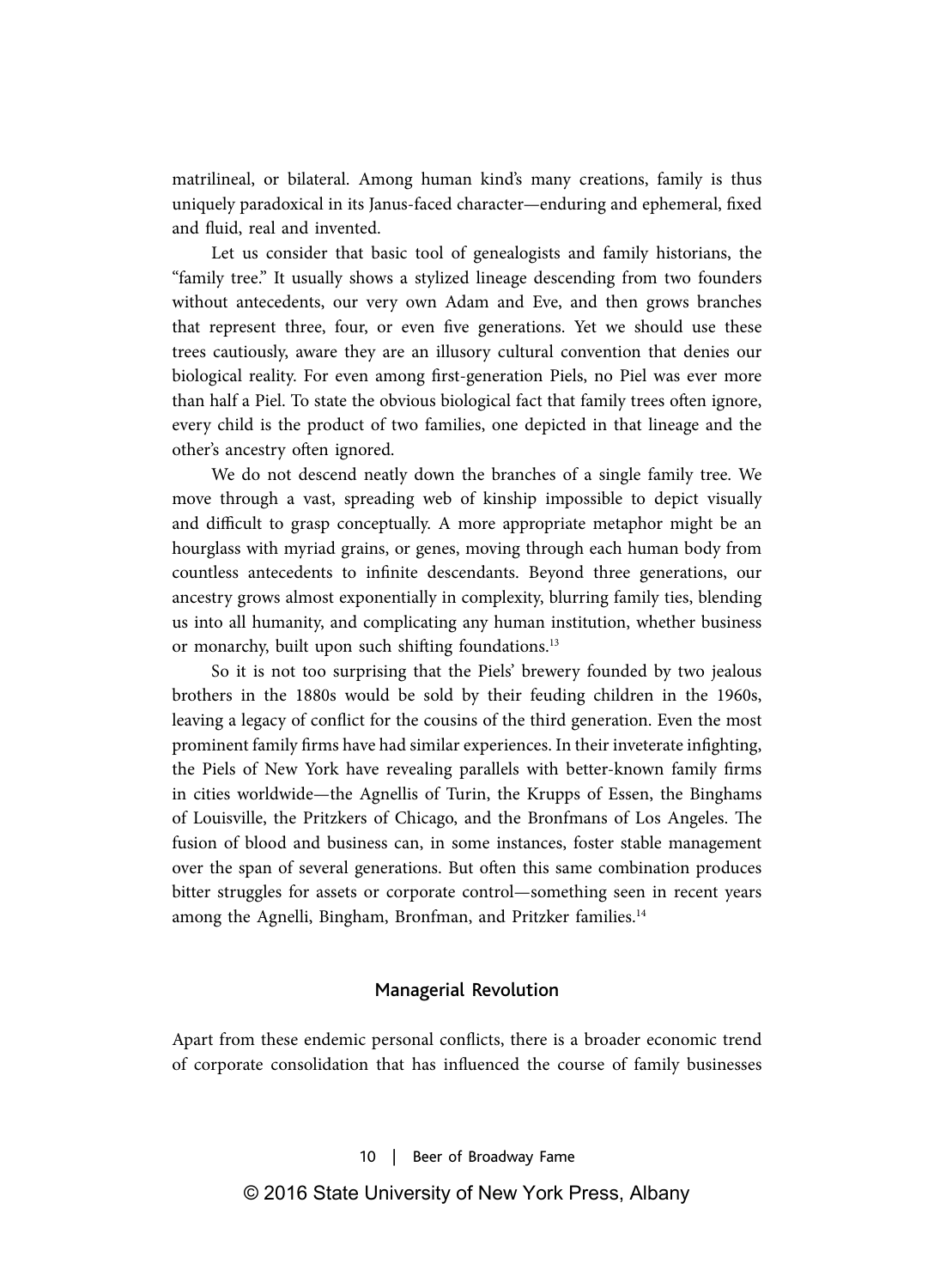in America—a change particularly evident in the brewing industry. At the peak of U.S. economic power after World War II, mainstream American scholars, exemplified by Alfred Chandler's Pulitzer prize-winning study *The Visible Hand*, celebrated the country's "managerial revolution" that replaced family firms with modern corporations. Starting in the mid-nineteenth century, "entrepreneurial or family capitalism" yielded, in sectors requiring funds for growth, to "financial capitalism." As both family- and financier-controlled firms expanded after the 1880s, they needed the skills of professional managers who had first appeared in the railroads. During the 1920s, "new accounting, budgeting, and forecasting methods were becoming normal" at major firms such as DuPont, General Electric, and General Motors. Through the sum of these changes, Chandler argues, "managerial capitalism soon replaced family or financial capitalism."15

Economist John Kenneth Galbraith popularized this idea in his famous 1958 book *The Affluent Society*. Tycoons such as Rockefeller, Morgan, and Hearst were, he said, "the undisputed masters of the business concerns they owned" until the 1920s. Although their sons and grandsons might still have the wealth, "the power implicit in running the firm has passed to professionals," that is, "the professional manager or executive."16 Indeed, by 1963, none of the top 200 non-financial companies were still privately owned, whether by families or individuals.17

By the 1970s, large corporations seemed so dominant in the U.S. economy that federal policymakers tried to protect the "little guy" by fostering small businesses, often family firms, "as vibrant sources of renewal." Over the past forty years, similar tensions have recurred in the mature market economies of Japan, South Korea, and the United Kingdom, where large corporations remain prevalent through a mix of market advantage and state support (the ten largest firms produced 79 percent of South Korea's GDP in 2011). Meanwhile, governments struggle for strategies to assist the welter of small, often family-owned firms (4.8 million in the UK, 4.3 million in Japan), leaving large corporations with professional management dominant in the world's more dynamic economies.18

Yet examined more closely, the shift to the managerial corporation, long celebrated as a hallmark of U.S. economic history, was less common and more complex than this literature imagined. Absent any explanation, Chandler and Galbraith apparently assumed that, through sheer force of market rationality, the managed corporation not only superseded but somehow erased the family business.

Even at the start of the twenty-first century, however, family firms still comprised over 80 percent of all U.S. companies and a full third of the Fortune 500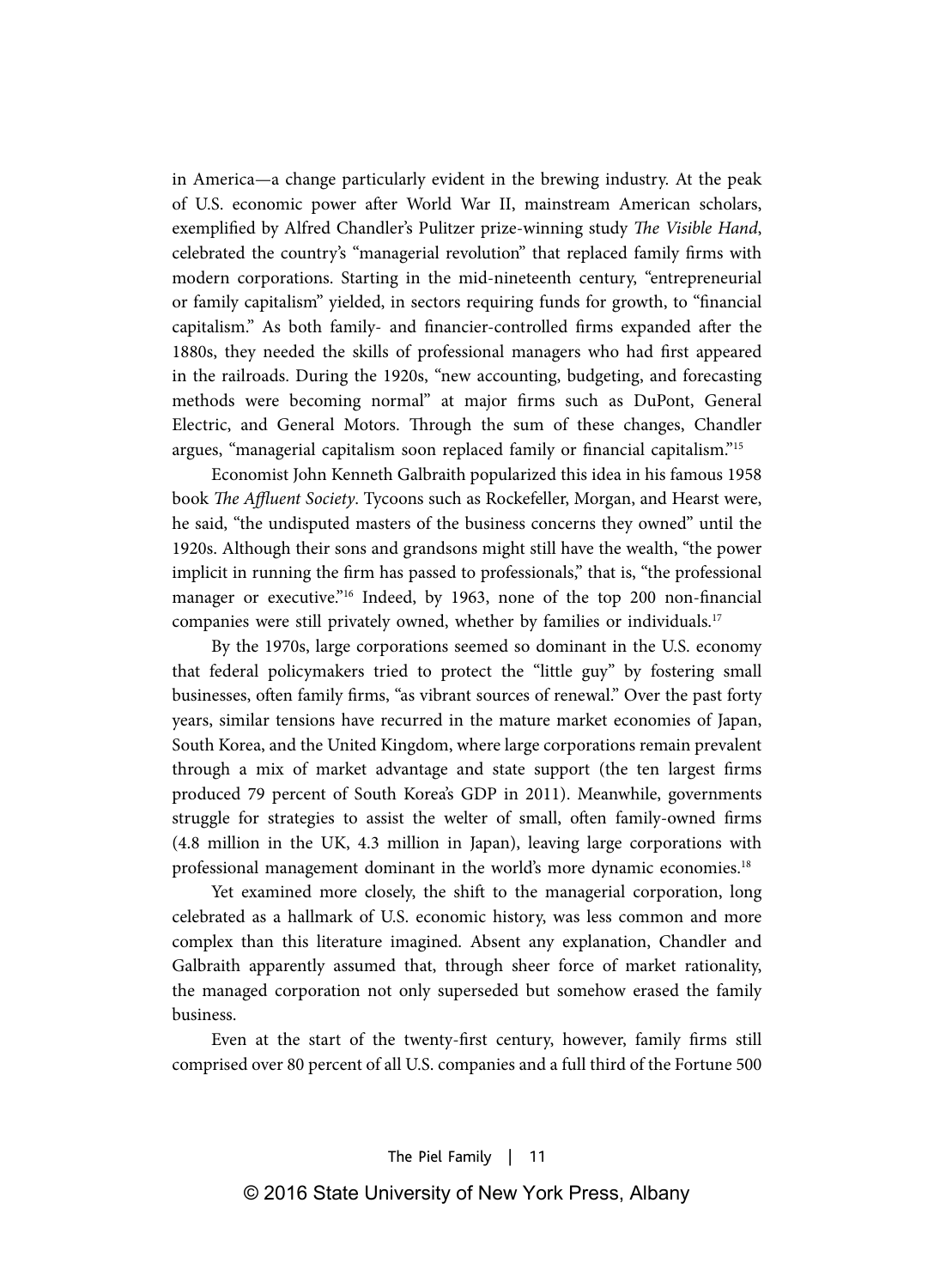roster. At a time when family business was supposedly superseded, the *New York Times* business section carried three contrary reports in a single week, April 2015, about family fights at the apex of global capitalism. A first-generation proxy battle pushed the chief executive's ex-wife off the board of Wynn's Resorts, operator of a half-dozen leading Las Vegas casinos. Struggling to fulfill his father's legacy, the second-generation chief executive of Comcast failed to acquire Time-Warner in the century's biggest telecommunications bid. The chairman of Volkswagen, the founder's grandson, was ousted after bitter wrangling among third-generation cousins for control of the world's largest auto manufacturer.19

Through such conflicts, however, only 30 percent of family businesses survive into the second generation and less than 10 percent into the third. Specialists have argued that this poor succession rate is "caused when the business system and family system overlap," producing disputes as "family members act out the intense personal and interpersonal issues of the family agenda in their behavior in the family's business." Such volatility in an essential sector that accounts for 40 percent of the U.S. economic activity and nearly half its employment is a significant problem, for both individual families and the wider community. So intractable and important are these issues that there are, at this writing in 2015, family business therapists practicing in every major U.S. city, specialist journals publishing hundreds of articles, and special courses at leading business schools. The Center for Family Business at Northeastern University is devoted to solving "complex interpersonal and family business issues." Similarly, the program for Families in Business: From Generation to Generation at Harvard University offers a week-long seminar, with a registration fee of \$39,000, teaching "practices that drive high performance . . . and healthy family relationships."20

Clearly, Chandler and Galbraith overstated their argument. The managed corporation eclipsed, but did not erase the family business. We need to correct this literature's predetermined causality with case histories, trying to understand the mix of interpersonal pressures and macroeconomic trends that pushed individual family firms toward professional management and entire industries toward consolidation.

Through a rare combination of business and family documents covering a full century, the Piels provide an apt cameo of these changes. Indeed, their brewery suffered from many of the "unique problems" that psychotherapists have since found inside family-owned companies. The father founder is often a "larger-than-life figure" who blocks development of "healthy conflict negotiation skills" among his heirs. Working in the family firm "may impede the child's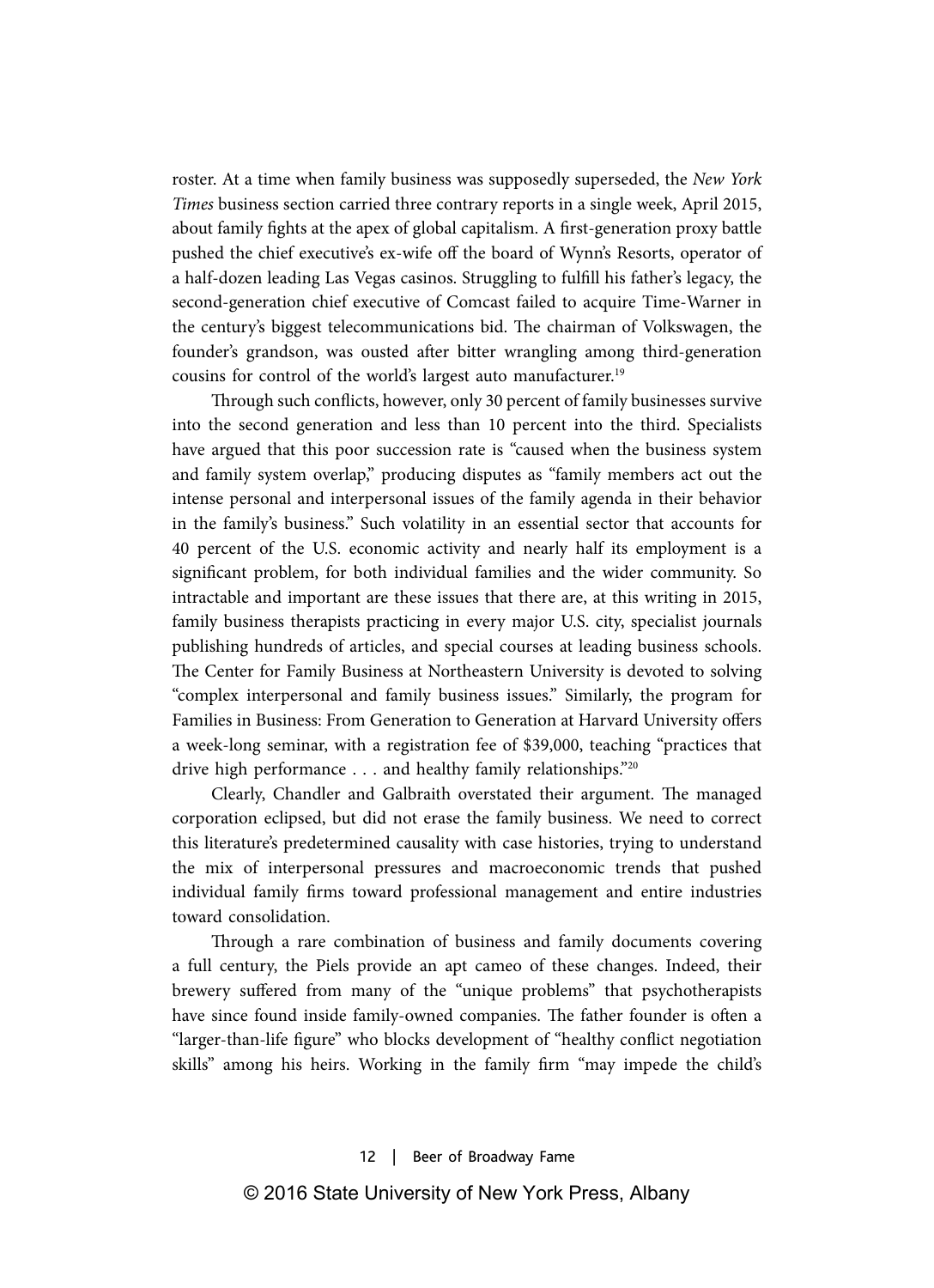ability to establish independence." Sibling rivalries among the founder's children can "transfer into the business arena" where "disputes become intensified and confused." The Piel businesses studied here, a brewery and a mutual fund, follow this literature's typical three-generation progression: first, domineering patriarchal founders; next, a troubled sibling partnership; and, finally, an effective consortium of cousins. Through their close parallels with this generational pattern, the Piels allow us a century-long perspective on the personal tensions that therapists have only recently identified inside contemporary family firms.<sup>21</sup> In sum, the study of this single brewery can illuminate both the creativity of family businesses and their endemic personal conflicts—offering insight into the micro-level dynamic driving the macroeconomic change studied by Chandler, Galbraith, and others.

As the history of Piel Bros. demonstrates, the terms "family business" and "corporation" are not mere words or static categories. They are dynamic social formations with the power to shape both individual identity and collective behavior. Corporations are, of course, impersonal institutions, created by law and governed by rules that merge diverse employees into a cohesive organization. Each family business, by contrast, bears the idiosyncratic imprint of the individuals who created it. Family firms can inspire enormous dedication and self-sacrifice as their founders struggle throughout the day and decades to build a company that expresses their creativity and secures their children's future. Yet families, with all their irrational intimacies, also nurture slights, hurts, and jealousies that can spill into their business as the second or third generations succeed parents and grandparents. Although Carnegie, Ibn Khaldun, and sages across the centuries are probably right about that three-generation cycle in family fortunes, the actual dynamics, as the history of Piel Bros. illustrates, are more complex and more contingent upon social context than they might have imagined.

As a company that was born at the peak of family-owned business and died midst corporate consolidation, Piel Bros. exemplifies sweeping changes in both the brewing industry and the wider U.S. economy. Between 1850 and 1914, foreign, largely British, financiers invested \$3 billion in American industries ironworks, railroads, and factories—that remade a pastoral land of farms and plantations into an industrial nation of smoking factories and steel-ribbed cities. By 1890, technological innovation had transformed brewing from a traditional craft into an efficient industry—raising annual production at the biggest breweries from just 8,000 barrels in 1860 to 800,000 by 1895. With the exception of a few giants such as Anheuser-Busch and Pabst, however, brewing largely resisted the U.S. "organizational revolution that gave rise to . . . vertically integrated,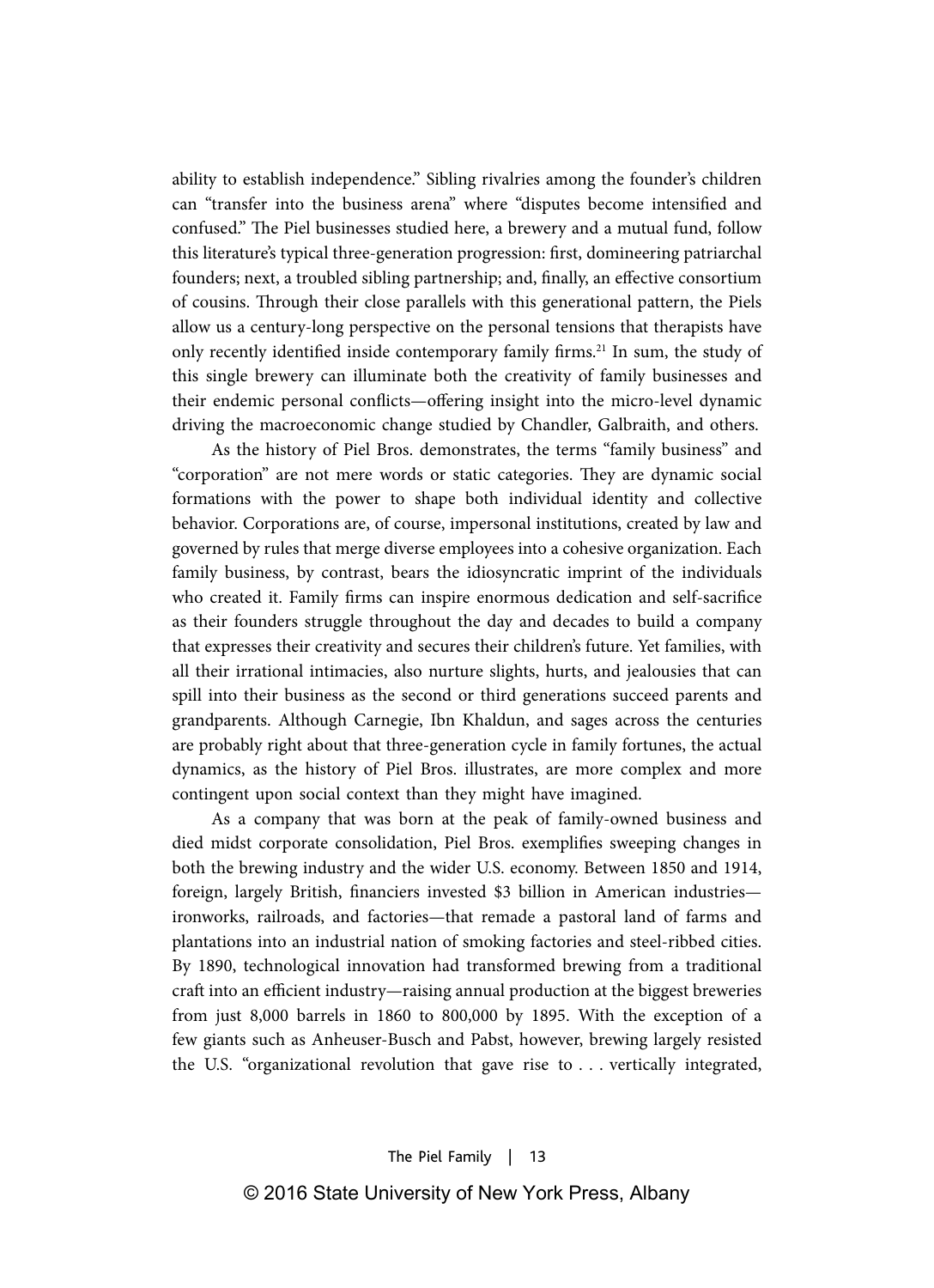bureaucratically managed corporations" in other consumer industries such as cigarettes, canned meat, flour, soap, or sugar. Among the thousand plus breweries operating in 1917, only two, Anheuser-Busch and Schlitz, ranked among the country's top 278 corporations.22

The Piel brothers founded their Brooklyn brewery at the dawning of America's great industrial age in the 1880s when consumer goods benefited from technologies that cut costs and expanded sales. The U.S. brewing industry was in the midst of rapid expansion through refrigeration, pasteurization, and mechanized malting that was revolutionizing this ancient craft.23 Hence Michael Piel, with a flair for innovation in food processing, founded his new model brewery at Brooklyn in 1883 with novel methods that balanced quality and a quest for industrial efficiency.

Starting in the 1920s and accelerating after World War II, financiers expanded U.S. corporations into conglomerates that produced the country's iconic brands, mass produced and mass marketed through network advertising—first on radio, later on television. As "previously separate spheres of industrial, commercial and bank capital are now brought under the common direction of high finance," wrote former German finance minister Rudolf Hilferding about finance capital, "the masters of industry and of the banks are united in . . . the elimination of free competition . . . by the large monopolistic combines."24 But not for beer, at least not at first.

#### Beer and Brewing

Both the character of beer and its ambiguous status in America made brewing the last major consumer industry to be consolidated and heavily capitalized. Beer is mankind's oldest manufactured beverage, dating back 6,000 years to the ancient Egyptians. Though time alone should have allowed its mastery, beer's complex, still mysterious microbiology makes brewing capricious. Unlike rum from fermented sugar, wine from grapes, or grain alcohols such as scotch and sake, beer is susceptible to spoilage. This delicacy kept its distribution localized within the ambit of the brewery and beer wagon until the late nineteenth century.<sup>25</sup>

Reflecting their British origins, colonial Americans drank Scotch-style whiskey or, as a secondary choice, English-style ales served warm and often bitter. After the 1840s, however, a tide of German immigrants introduced their cool, smooth-tasting lager beers, which soon supplanted hard liquor as the nation's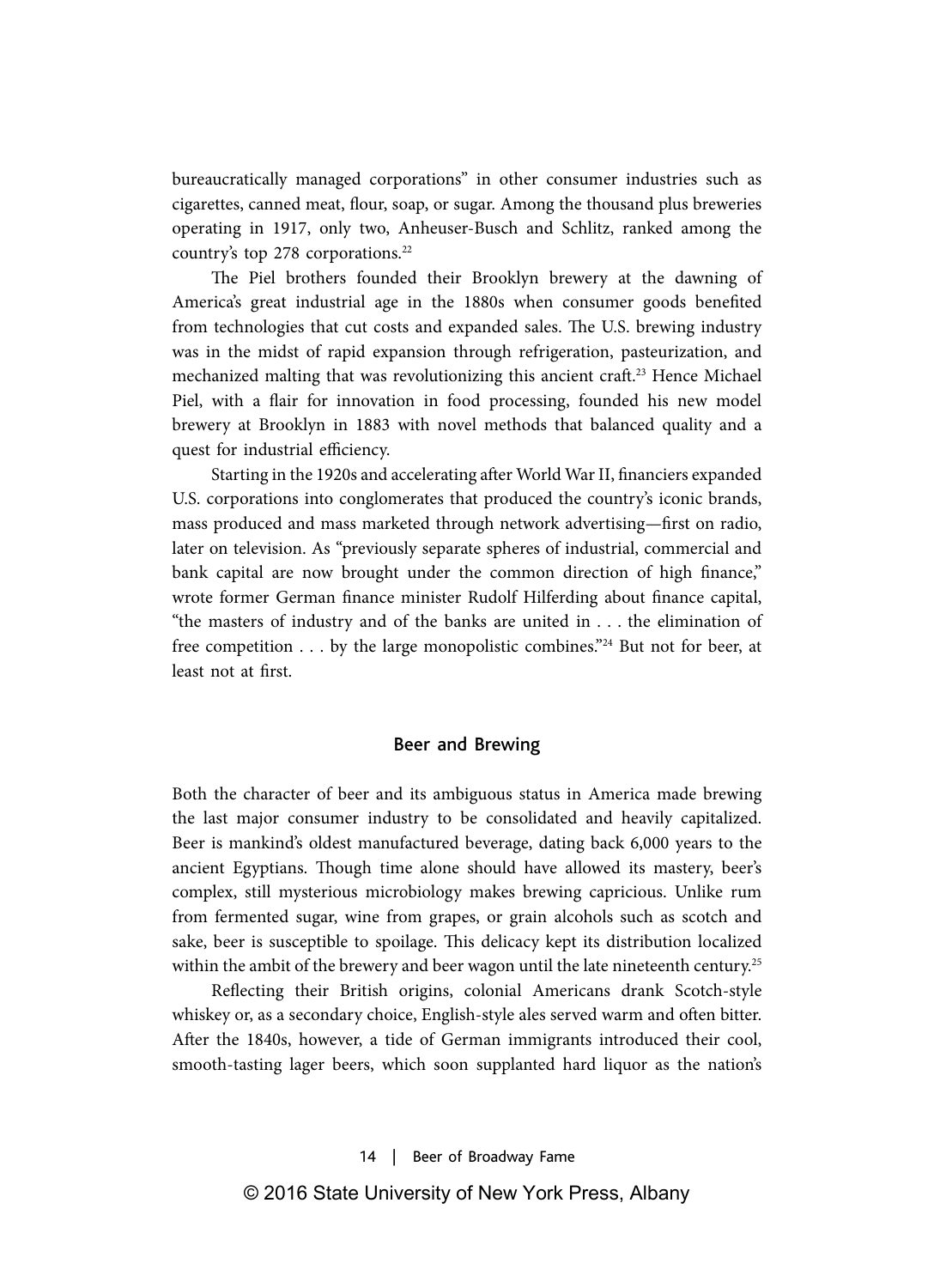summer beverage. Between 1850 and 1860, the number of U.S. breweries tripled to nearly 1,300. Meeting the swelling demand required a massive harvest of winter ice from rivers and lakes. Once pasteurization and refrigeration allowed long-distance shipping in the 1880s, there were other problems. Sunlight spoiled the shelved beer until brewers introduced tinted bottles. Tin cans cut shipping costs for condensed milk, fish, fruit, and countless consumer products. But beer's chemistry reacted to the metal, precipitating unpotable salts, until vinyl coating was perfected in the mid-1930s. Beer also has an aura of authenticity—evoking the craft, land, and waters of a particular place—that resisted commodification.26

Even as these problems were being solved, the spreading temperance movement stigmatized beer, making major banks reluctant to invest and slowing the consolidation that came to almost every other consumer industry in the Gilded Age. Moreover, the "managerial revolution" of the 1920s coincided with the Prohibition of all alcoholic beverages, stalling any modernization of the nation's breweries for nearly fifteen years.<sup>27</sup>

Once Prohibition was repealed in 1933, change and consolidation came to brewing with extraordinary force. With limitless capital and lavish advertising, the rising national brewers—Anheuser-Busch, Miller, Schlitz, and Pabst—cut costs and expanded markets, undercutting long-established regional companies and unleashing a relentless consolidation. In little over a half-century, hundreds of family-owned breweries were amalgamated into national and then transnational conglomerates. In 1962, when Piels was finally sold to a larger company, the top 200 industrials, many of them conglomerates, controlled 56 percent of all U.S. manufacturing.28

By the turn of the twenty-first century, brewing had become the most concentrated and globalized of all consumer industries, largely controlled by just two transnational conglomerates. And these two were among the 35,000 transnational corporations that dominated world trade, many of them funded by a financial sector which produced nearly half the profits in the entire U.S. economy.29

A few figures can illustrate the transformative impact of finance capital on the brewing industry. At the peak of the industrial age in 1900, all of America's 1,816 breweries had a combined capitalization of \$415 million that was, when adjusted for inflation, still only 17 percent of the \$52 billion that a multinational conglomerate paid for just one company, Anheuser-Busch, in 2008.30 By 2012, two transnationals, the Belgian InBev and London-based SAB Miller, controlled nearly 80 percent of U.S. beer sales and over 200 brands in 42 countries worldwide.<sup>31</sup>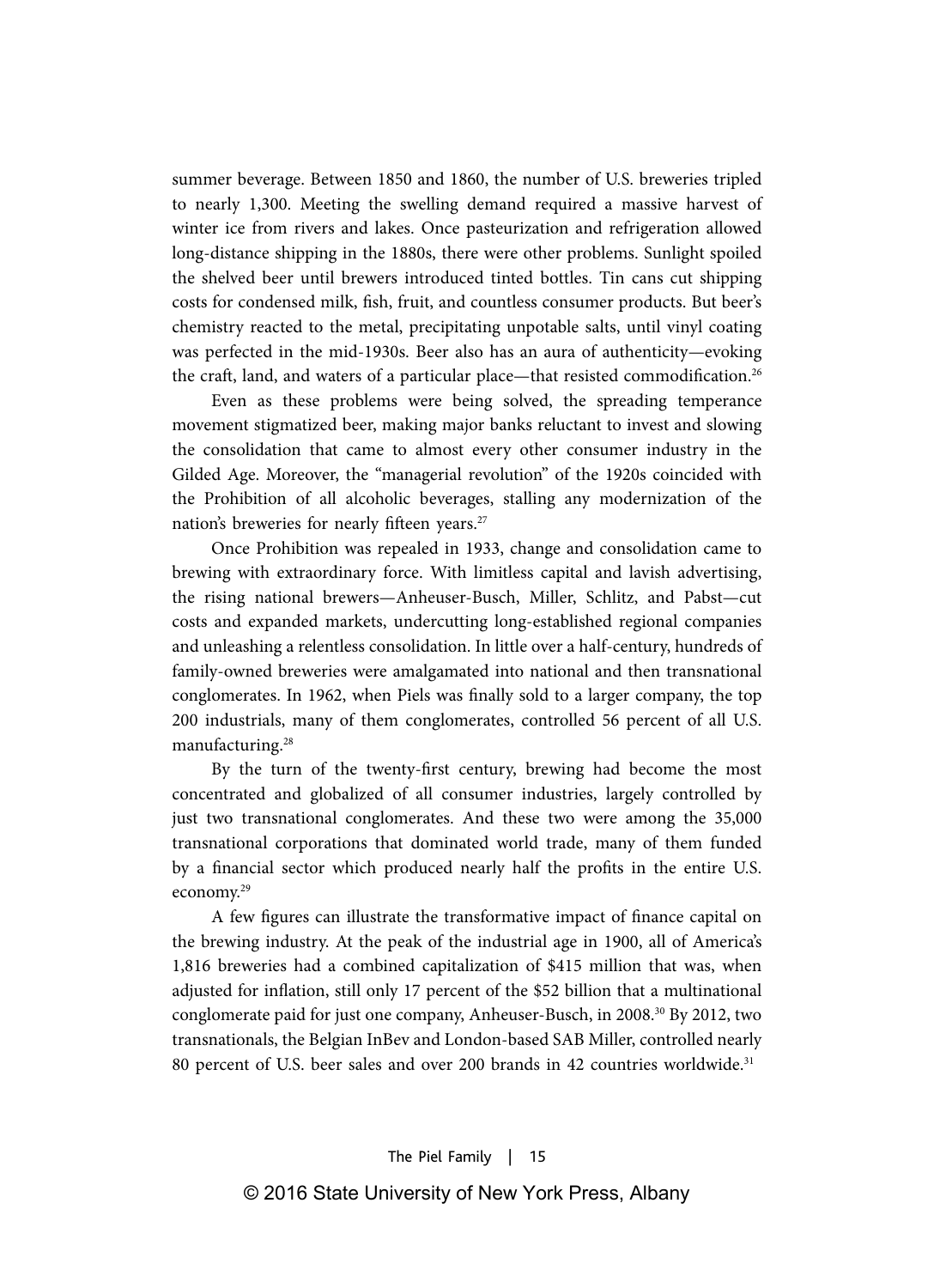In this almost Darwinian process, regional brewers like Piels bought out local breweries until the national brands swallowed them all—disgorging the family's third generation into the ranks of America's striving middle class. At the same time that it transformed the brewing industry, the rise of finance capital also reached deep inside the Piel family, rupturing personal relations and nearly ripping the family apart. Not only was their brewery extinguished, but the process was painful as once-close siblings responded to these relentless market pressures with bitter infighting over the future of their family firm.

#### Family and the State

Beyond this central problem of economic change, the experience of the Piel family also reveals a great deal about two broad themes that, though secondary in this study, are nonetheless central to the country's modern history: the forced assimilation that virtually erased German American identity from public life in New York and cities across America during World War I; and the impact of U.S. internal security on private lives, starting in that same period and reviving during the Cold War.

The Piel family's fortunes were shaped, to a remarkable degree, by the growing strength of the U.S. state, both its regulatory powers and its covert surveillance. Starting in 1919, the federal prohibition of alcohol meant hard times for the Piels, just as its repeal in 1933 gave the family prosperity midst the Depression. During World War I, moreover, the creation of the country's first internal security apparatus subjected the second-generation Piels, along with many prominent German Americans, to pervasive surveillance—stigmatizing the entire family and slowing their acceptance into New York society. A generation later during the Cold War, several family members found themselves fighting accusations of "disloyalty" within a spreading fog of state surveillance that enveloped their private lives for nearly twenty years. Looking back, it seems both surprising and significant that this clandestine dimension of U.S. state power intruded so forcefully and so frequently into the lives of an ordinary American family.

This internal security apparatus also played a central role in the forced assimilation of German Americans. For decades, scholars have pondered the conundrum that the country's largest ethnic group is also its least visible. In 1910, Germans were the nation's most numerous foreign-born, with a proud presence of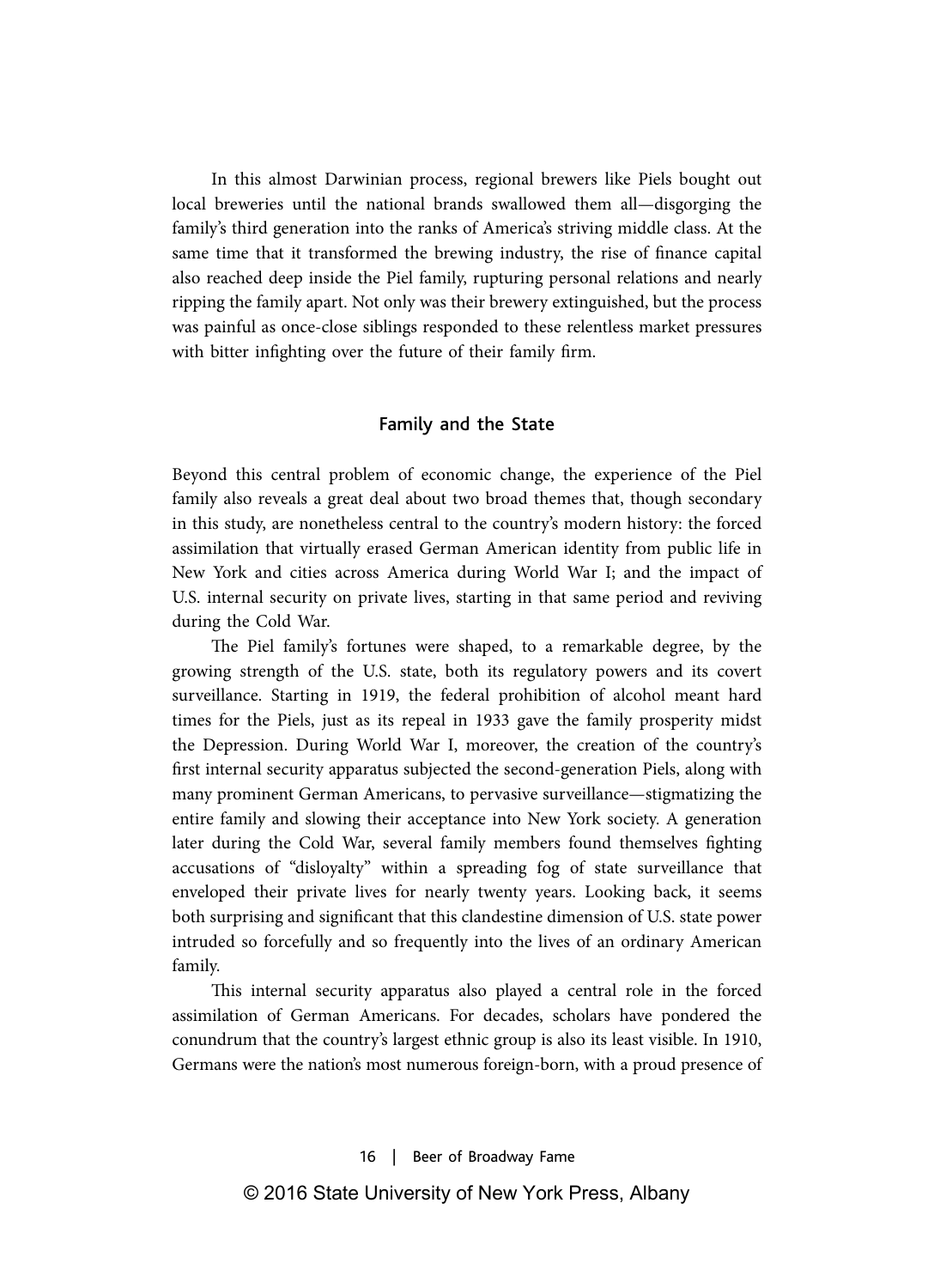German-language newspapers, churches, civic groups, and beer gardens. A century later, German was still the largest ancestry given in the U.S. Census—cited by 58 million Americans in 1990, 43 million in 2000, and 50 million in 2010. Yet any visible display of German ethnicity has been utterly erased through what one scholar has called the country's most "spectacular case of collective assimilation."<sup>32</sup>

The U.S. government achieved this accelerated assimilation through a raw coercion that has generally eluded historians. Although created to protect the home front during World War I, Washington's internal security apparatus also became a powerful engine for breaking German American identity. Compounding the pressures of mass conscription and formal proscription of alien loyalties, wartime counterintelligence enveloped German Americans in a suffocating surveillance.

This sudden flight from German identity prompted scholar Russell Kazal to ask "where did they go," what kind of Americans did they become, and what were the consequences of their assimilation for this country? Some historians argue that German Americans sought cultural refuge in a "monolithic whiteness," an American nationalism, or mass consumerism. "When looking for answers to large questions," Kazal suggests, "it sometimes helps to dig in small places." For him such a small place is Philadelphia, where he finds a German American retreat into a generic ethnic identity as "old stock" Europeans.<sup>33</sup>

Yet we might find other answers if we look in still smaller places, inside a single family. The Piels' experience suggests this cultural response to forced assimilation was not found in any broad communal identification, such as white or old stock European, but instead in a retreat into family, its affluence and acceptance becoming the strongest marker of personal identity. German heritage has thus become a minor inflection, along with class, college, or profession, in a multifaceted Americanized persona.

So, we might say that the Piels were ordinary in an extraordinary way. Their story is more than the usual immigrant saga of overcoming adversity to achieve success, though they certainly did that. Their history, across the span of three generations, reveals much about the making of the country's middle class and much more about the changing character of a rising city and its brewing industry.

### Family History

Through the exploration of these three broad themes—ethnic assimilation, state surveillance, and, above all, economic transformation—this book attempts to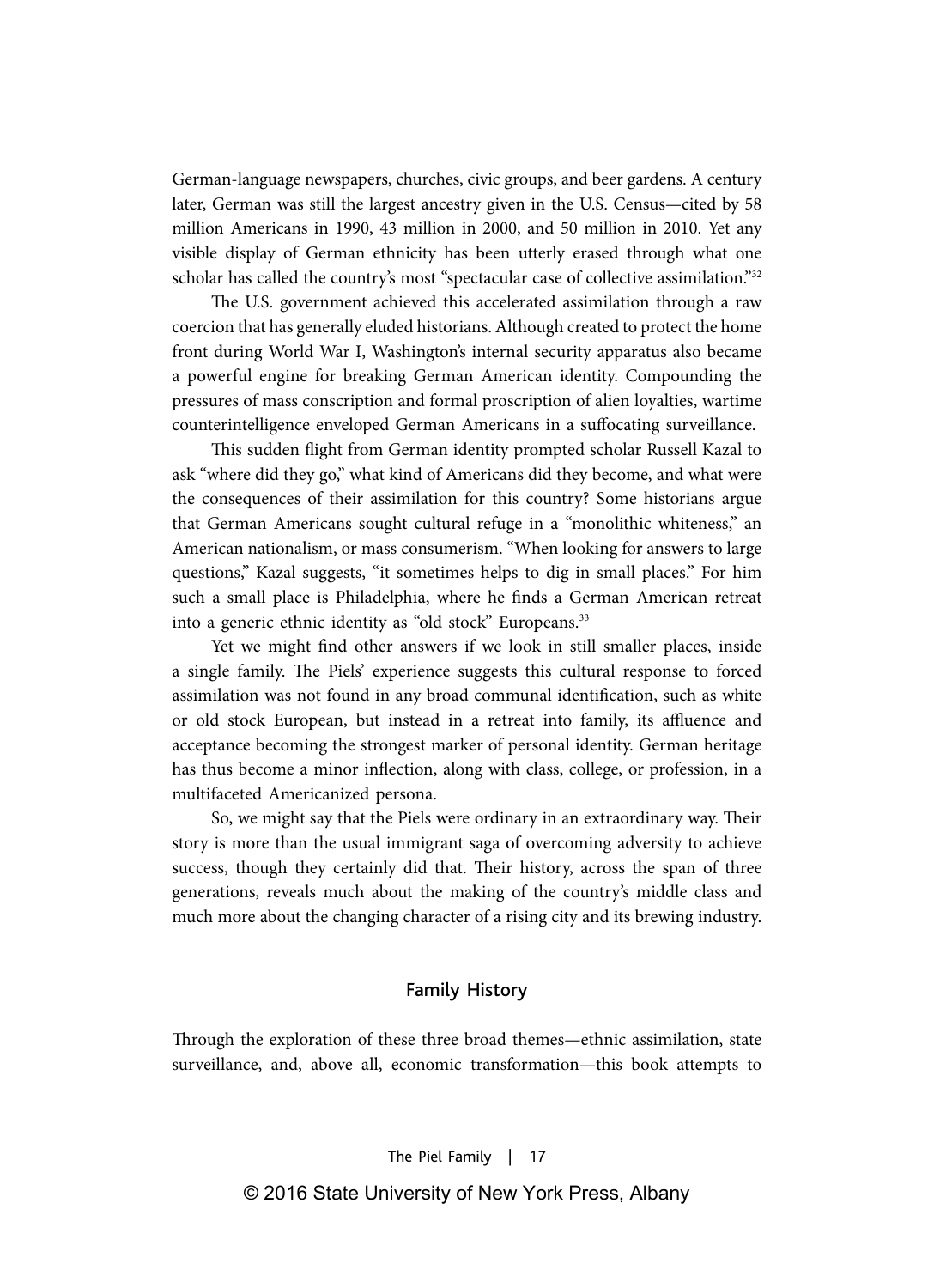reconcile the disparity between the universal importance of family in human history and the parlous state of its study. There is, of course, a seemingly irreconcilable conflict between social history that, in searching for general trends, reduces individuals to the norm versus family history that emphasizes, even celebrates, unique attributes. Indeed, many of the prominent civic associations based on lineage—the Daughters of the American Revolution, Holland Society of New York, Mayflower Society, or United Daughters of the Confederacy—are inherently exclusive.<sup>34</sup> The whole field of family history, encapsulated in those quasi-fictional family trees, is an exercise in drawing boundaries for exclusion, saying we are somehow different, we are in some way better.

Yet there is nothing more universal than family. With the exception of foundlings or orphans, the entire human community is founded upon some form of family. Through child rearing, shared labor, and inheritance, family is arguably the single most important human institution across cultures and centuries. Clearly something so central, so literally seminal, for human history merits serious study.

At the dawn of the twenty-first century, millions of Americans were actively engaged in some form of family history. Yet the scholarly yield from this massive effort seems somehow slight.<sup>35</sup> Almost all these histories are privately published or circulated exclusively among family members. Offering a possible corrective, the few professional historians who write about individual families usually treat their subjects, unless particularly prominent, as exemplars of larger trends.<sup>36</sup> That, in essence, is what I have tried to do in this history of the Piel family and their brewery, embedding this method within the text of every chapter.

Complicating matters in my case, historians, unlike creative writers, usually strive to suppress any personal feelings that might bias their role as detached interpreters of the past. The complexities of treating the intimate history of any family redouble when historians try to write about their own ancestors with the same objectivity demanded for more distant scholarly topics, such as my own earlier work on elite Filipino families.<sup>37</sup> The discipline, as an essay in a leading journal explained, has long harbored "the fear that an autobiographical project may destabilize the professional historian's hard-won authority as a reconstructor of the past." In recent decades, however, historians have embraced their position as privileged observers and started venturing into this forbidden terrain. Indeed, recent work on historical memory has subverted the old standard for objectivity, now requiring, argues Pierre Nora, that the historian "acknowledge the close, intimate, personal liaison he maintains with his subject. Even more,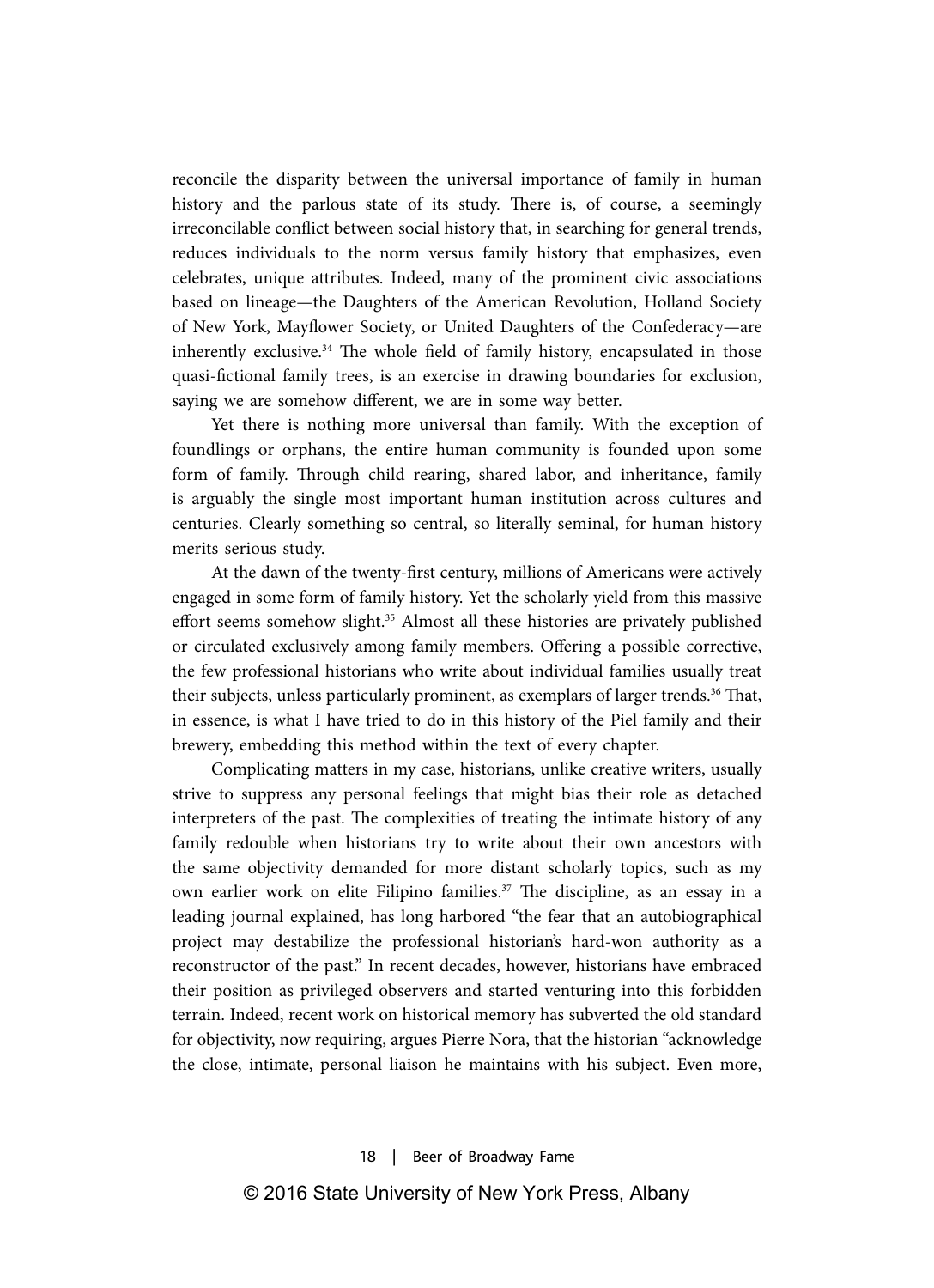to proclaim it, to meditate on it, to make it, not the obstacle, but the means of his understanding."38

So instead of the historian's usual self-effacing stance, found in countless academic monographs, I will, when relevant, presume to the first-person pronoun and intrude into the narrative. If objectivity, elusive under the best of circumstances, is not possible in such autobiographical projects, then accuracy and understanding seem not just substitutes but, in a sense, even sterner standards. Writing such intimate history thus presents unique challenges, forcing me to set aside the ingrained loyalties and antipathies found in any family, and struggle for balance, particularly in treating the boardroom battles among relatives. Instead of glossing over these bitter, often demeaning personal disputes, their insertion in a wider social context, as tensions endemic to almost any family business, seems to allow a more even-handed approach.

This problem of balance begins with the kind of documentation available for the century of family and corporate history covered in this book. For the first twenty years after their arrival in 1883, the Piels were building a business, with little time for personal letters or company records. Absent direct, detailed documentation, I had to recover fragments of their past from scattered sources census records, building permits, insurance maps, residential directories, and trade journals. Then, through the artifice of historical narrative, I tried to make all that mute data somehow sing through the first two chapters of this book. Writing about this more distant past from such standard sources resonated comfortably with the kind of "objective" historical research I was trained to do.

After the brewery's incorporation in 1898 brought the family modest wealth, the trickle of data becomes a torrent of more intimate information—voluminous corporate minutes, hundreds of personal letters in German and English, thousands of photographs, a thousand pages of diaries in tight copperplate penmanship, and several oral histories, one reaching seven hundred pages. While psychiatrist and historian David Musto needed years to tease out the elusive traits of the famously reserved Adams family of Massachusetts, the Piels were not shy about expressing their rivalries and resentments.<sup>39</sup> Indeed, the word intimate cannot begin to describe the passionate interior lives revealed in the rich fund of Piel family papers. Love/jealousy, loyalty/betrayal, self-sacrifice/bitter resentment, sibling rivalry/incestuous longing are just some of the dueling emotions that spring from these pages. From chapter 3 onward, therefore, the tenor of my writing changes from an impersonal forensic reconstruction of times past into a self-portrait of lives in full. As these chapters move toward the present, involving